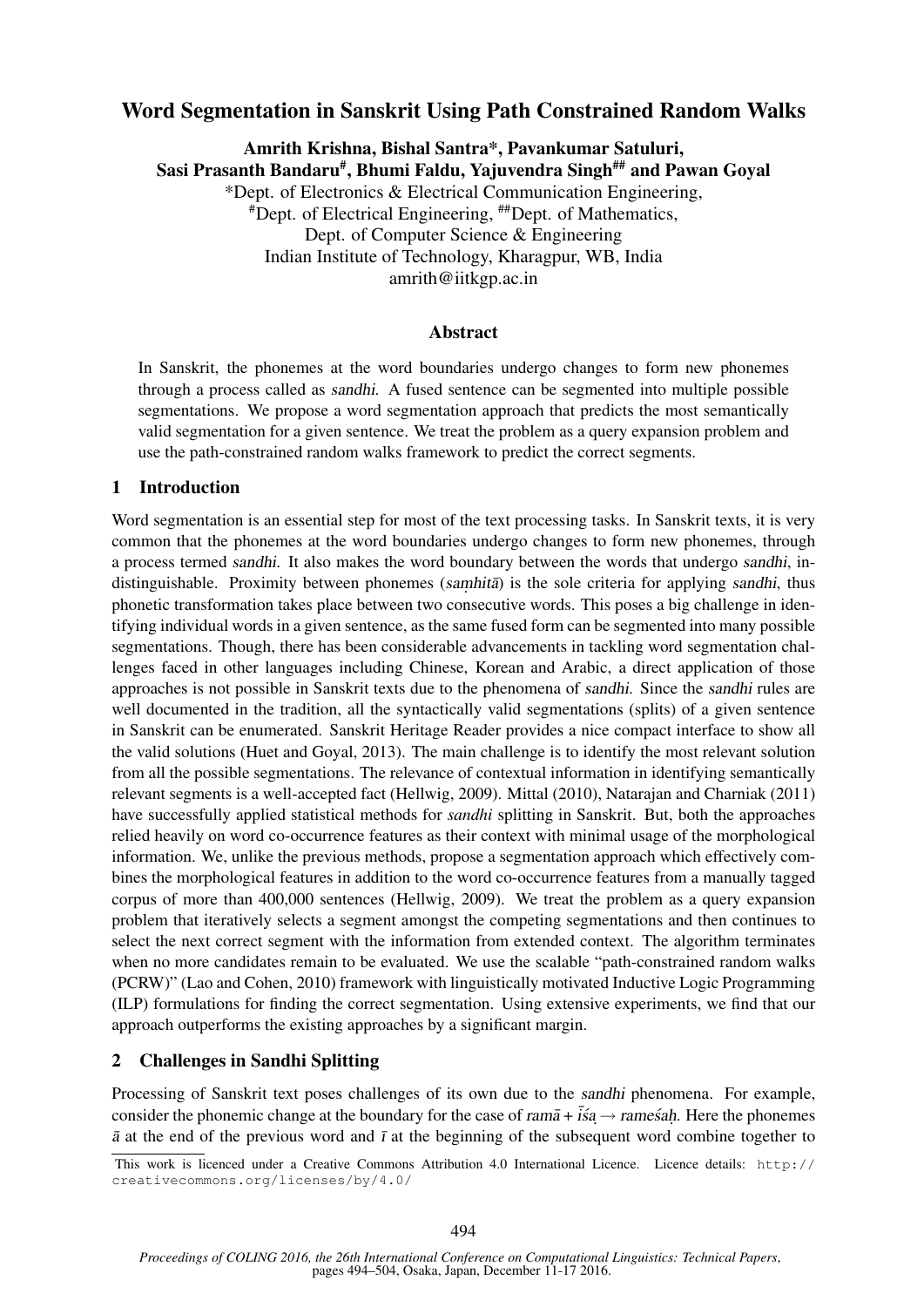

Figure 1: Possible segmentations for the compound "pravaramukuțamaimarīcimañjarīcayacarcitacaraṇayugalah" from the Sanskrit Heritage Reader. Each colour specifies a separate morphological class (Goyal and Huet, 2013; Huet and Goyal, 2013).

form the phoneme e. Such a transformation does not result in any change in morphological, syntactic or semantic properties of the individual words. However, there are phonetic variations resulting in the words to change their written forms.

As already mentioned, finding a semantically valid segmentation for a given sentence is a challenging task, due to the large number of possible segmentations. For example, consider the sentence, "tatra sakalārthikalpadrumaḥ pravaramukuṭamaṇimarīcimañjarīcayacarcitacaraṇayugalaḥ sakalakalāpārangato'mara saktirnāma rājā babhūva" - [from the text Pañcatantram (kathāmukham)] translates to, "There was a king namely Amaras akthi, who was the wish-granting tree (fulfiller of all the desires) to the whole group of seekers, and the pair of whose feet was covered with a stream of rays originating from the gems in wreaths of eminent noble kings, and who was proficient in all arts". The sentence of 9 words (3 of them being compound words) can be segmented into more than half a million possible syntactically valid segmented sentences<sup>1</sup>.

It can also be observed that multiple semantically valid splits are possible for a given string. For example, the phrase *sveto dhāvati* may be decomposed in two different ways. Both, the splits, *svetah* dhāvati (The white [one, horse] runs) and sv $\bar{a}$  itah dhāvati (The dog runs [towards] here) are valid and give two different interpretations of the same phrase. This re-emphasizes the need for the context of the whole sentence in determining the correct set of candidates. The Sanskrit grammar poses no restriction on words in undergoing sandhi, other than the proximity of the phonemes at word boundaries. Consider the statement dadarsavatarantamambaraddhiranyagarbhangabhuvam munim harih (Lord Visnu saw Brahma's son Nārada, descending from the sky). Here, in this statement, the words ambarat (from the sky) and hiranyagarbhāngabhuvam (Nārada, son of Lord Brahma) are not related semantically, barring this they undergo euphonic transformation and fuse together to form ambaraddhiranyagarbhangabhuvam.

In dealing with segmentation, there are scenarios where the compound words should not be split into the constituents. Exo-centric compound refers to an external entity and the compound should be considered as a whole. Otherwise, the statement in which the compound is used need not result in a meaningful sentence. For example, the word '*dasaratha*' refers to a person and it does not refer to any of its constituents '*dasa*' (ten) or '*ratha*' (chariot). But during the analysis, it is required to use the compound component information, or else there might not be sufficient distributional information about each segment. Compound formation in Sanskrit is highly productive in nature. In the sentence from *Pancatantram* menioned earlier, the compound, "pravaramukutamanimarīcimañjarīcayacarcitacaranayugalah" (The pair of whose feet was covered with a stream of rays originating from the gems in wreaths of eminent noble kings,) is an Exo-centric (Bahuvrīhi) compound which consists of 9 constituents. Figure 1 shows the possible segmentation for the mentioned compound. The correct segmentation is the collection of words numbered 1-2-19-20-5-6-7-8-9. In such cases, it may be difficult to obtain distributional information about the compound if we analyse it without decomposing the compound into its components. But, after the analysis, if we do not join the compound components back to the original compound, then it alters the meaning of the sentence.

<sup>&</sup>lt;sup>1</sup>Using the Sanskrit Heritage Reader available at http://sanskrit.inria.fr/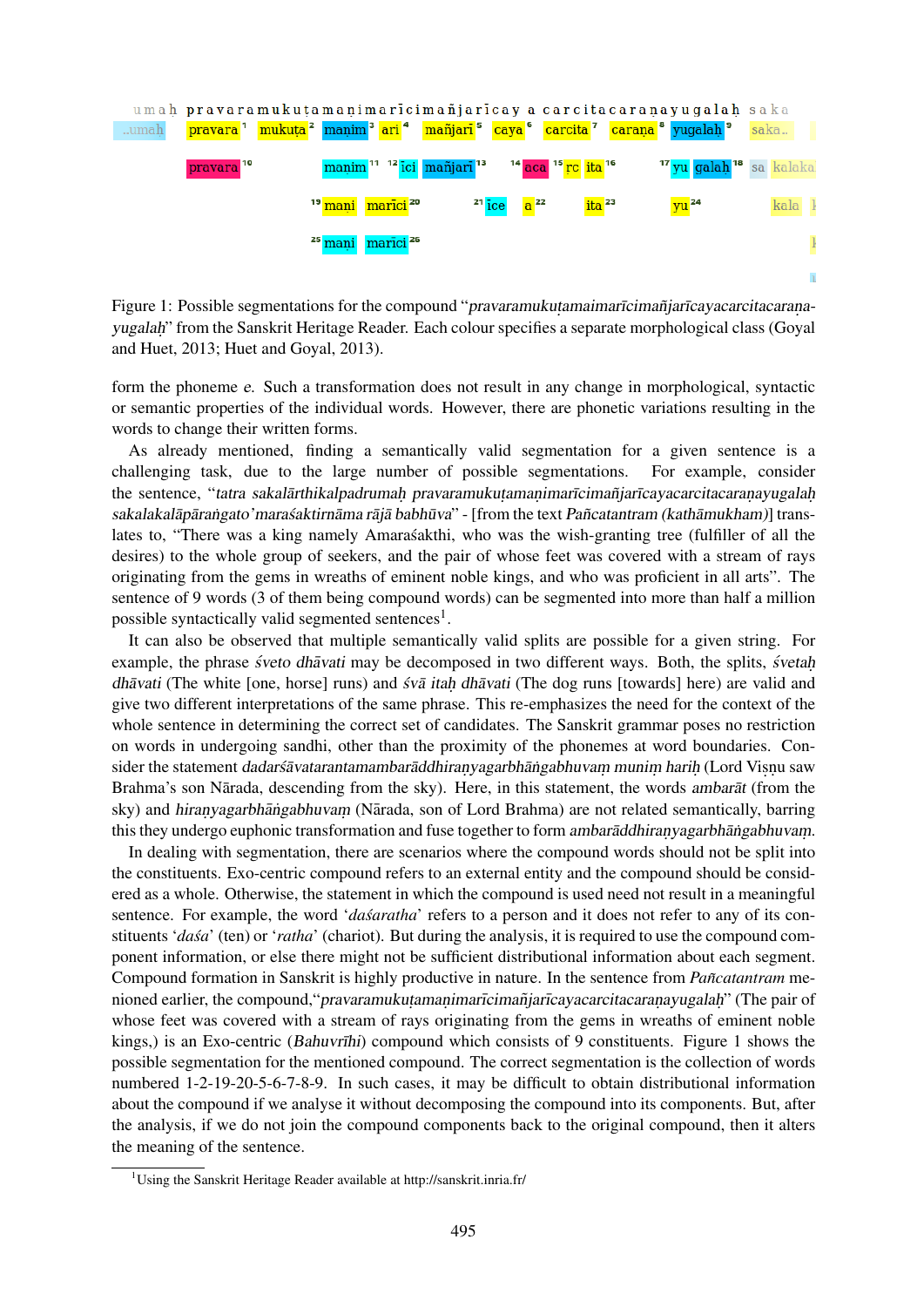

Figure 2: Flowchart for the Proposed Approach

#### 3 Method

We treat the word segmentation problem as a query expansion problem. An input sentence is passed through the Sanskrit Heritage Reader<sup>2</sup>. The Sanskrit Heritage Reader provides all the possible segmentations for the input sentence along with the morphological information for each of the segments, similar to those in Figure 1. The output segments will henceforth be referred to as candidates. We now conceptualise a graph with these candidates as the nodes in the graph, in which we perform path-constrained random walks (PCRW) (Lao and Cohen, 2010) using a set of pre-defined path types. We start with the most promising candidate(s) as our initial query node and perform PCRW to obtain a winner node among the candidates. We add the winner to the extended context and repeat the process until no more candidates remain to be evaluated. We eliminate all the candidates conflicting with the winner node whenever a winner node is selected. The conflicting nodes are eliminated using positional information and Sandhi rules. Figure 2 provides the flowchart for the entire process.

#### 3.1 Graph Formation

With the segments from the morphological analyser, we form a weighted multi-digraph  $G(V, E, W)$ , such that each node in the vertex set V represents a candidate. Every node has three attributes, the word-form, the lemma and the POS tag (morphological information) of the given segment. In this work, POS denotes the morphological information that each word-form possesses based on its usage in the sentences as directly obtained from the Sanskrit Heritage Reader. For nouns, the gender, the plurality and the grammatical case of the word-forms are obtained. For verbs the tense, number and person are the relevant morphological information that we obtain. We now construct multiple edges between all the candidate nodes except those which are conflicting with each other. We decide whether two nodes are conflicting using the position information and sandhi analysis. Consider two segments  $(k, z)$  and  $(k', z')$  in a given sentence. Here k and k' are the starting position (offsets) of these segments relative to the sentence, z and z' are the length of the segments. We say that  $(k, z)$  and  $(k', z')$  conflict if  $k \leq k' < k + |z| - 1$  or  $k' \leq k < k' + |z'| - 1$  (Huet and Goyal, 2013).

For every non-conflicting pair of nodes, we form edges with varying edge weights where the edge weights are decided by the possible combinations of attribute pairs at these nodes. Since each node has 3 attributes we form a total of 9 directed edges (in  $E$ ) between every pair. The edge weights (in W) are defined as the co-occurrence probability of the attribute value at the target node given the attribute value at the source node. The probability values can be computed from a suitable corpus.

<sup>2</sup> http://sanskrit.inria.fr/DICO/reader.fr.html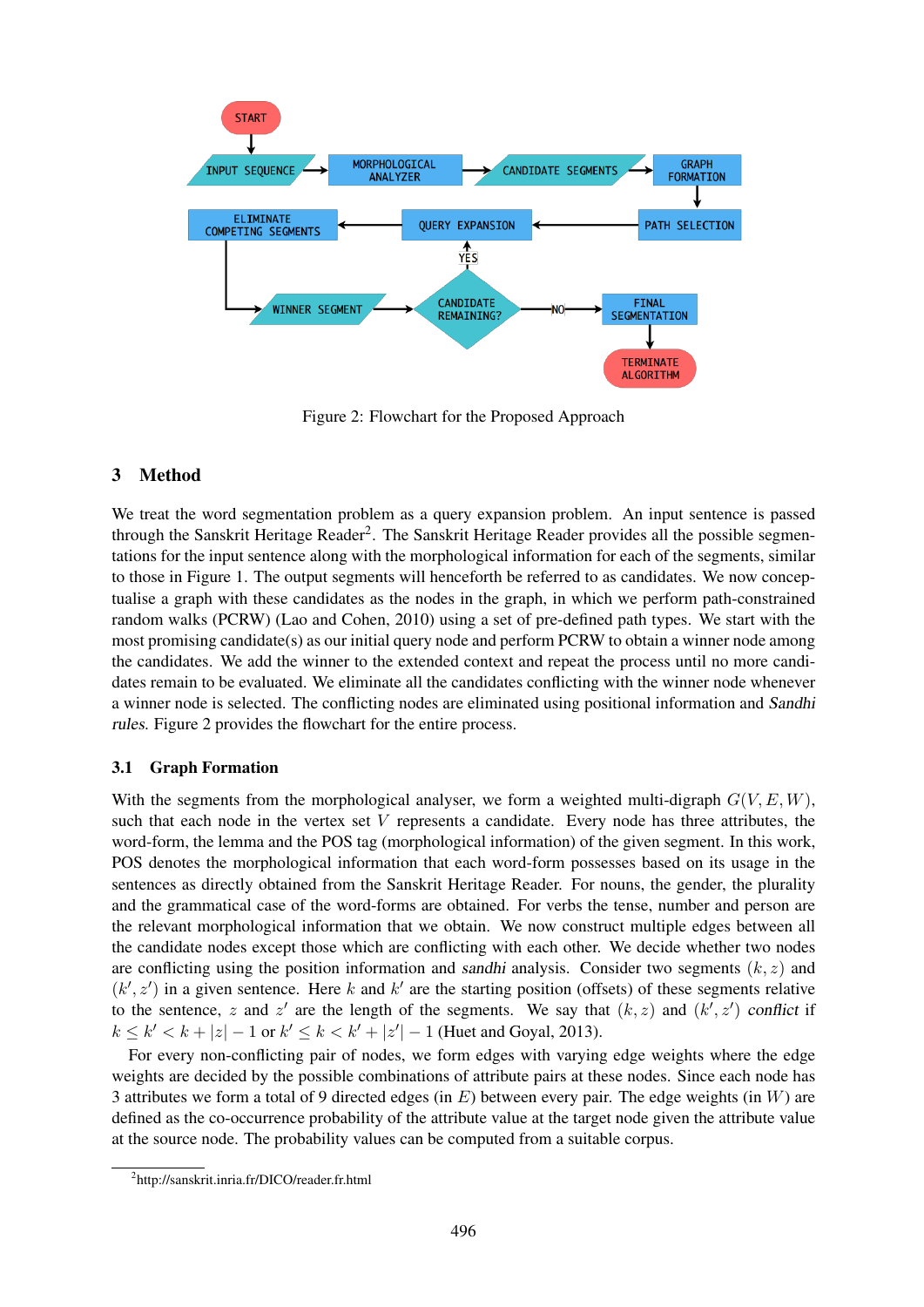#### 3.2 Language Model

We represent our corpus, from which we obtain the distributional information for our task, as a Graph  $G_2(V_2, E_2, W_2)$ . We add every unique lemma, POS tag and word-form that occur in the corpus as a vertex in the graph. So, we define  $V_2$ , the vertex set as the union of the vocabulary of each of the three attributes. Now we form directed edges (in  $E<sub>2</sub>$ ) between every pair of nodes that co-occur in a sentence in the corpus. We calculate the edge weights (in  $W_2$ ) using the expression 1.

$$
P_{co}(j|i) = \frac{count(j,i)}{count(i)}
$$
\n(1)

Here  $count(i, j)$  denotes the total number of sentences in the corpus in which the nodes i and j co-occur. *count* $(i)$  is the count of documents in which node i occurs. For example, in order to compute the edge-weight for an edge from a POS node 'gen.m.sg.' to a lemma node 'hari', we calculate  $P(hari|gen.m.sg.)$ , i.e, conditional probability of the lemma 'hari' co-occurring with any word having the POS tag 'gen.m.sg.' in the same sentence. Similarly, we find edge weights from every possible pair of nodes that co-occur in the given corpus.

#### 3.3 Path Selection using PCRW

With PCRW, the framework supports forming paths of any arbitrary length and also to formulate the constraints for path formations. The constraints we impose for path formation are termed as path types. We define various linguistically motivated path-types as Inductive Logic Programming (ILP) formulations. The path types are defined in Table 1. We form all possible paths in the graph G which satisfy the constraints defined in various path-types. In our formulation of the path types, a single edge path-type is defined as shown in expression 2.

$$
Attribute_{node\ id}^{constraint} \xrightarrow{P_{co}}Attribute_{node\ id}^{constraint} \tag{2}
$$

$$
POS_{i}^{Noun} \xrightarrow{P(j|i)} Lemma_{j}^{Verb} \tag{3}
$$

$$
Construct = \{P(Noun), P(Verb), P(Compound), P(Indeclinable), *\}
$$
 (4)

We define a node-type as  $Attribute_{node}^{constraint}$ . Here  $Attribute_{node}$  id denotes the attribute value of the node in G with the id of the node given as the subscript. The superscript is a constraint that specifies the requirements a node in G must satisfy to be in the path of the specified type. Expression 3 is a path-type of length one. Here, the source node in the expression is  $POS_i$ , i.e., it expects the POS tag value of node  $i$ . The source node in the path must be a noun and the target node must be a verb. In the sentence in Figure 1, the only eligible nodes to be the source node for this path type are nodes numbered 3,13,9 and 18. There are only two nodes which can be the target node which are 10 and 14. Hence, there are eight possible paths of the path-type given in expression 3. Now, consider one of the eight possible paths  $nom.sg.f.\substack{Noun}^{Noun}$  $\frac{P_{co}(aca|nom.sg.f)}{P_{co}(aca|nom.sg.f)}$  aca $\frac{Verb}{14}$ . We obtain the edge weight as  $P_{co}(aca|nom.sg.f)$  from  $W_2$ , where 'aca' and 'nom.sg.f' are two nodes in  $G_2$ 

Please note that the constraint 'Noun' is defined as the set of all the possible POS tags that a noun word-form can assume. Each POS tag in the Noun set conveys the case, gender and plurality of a word. We similarly define disjoint sets of POS tags for verbs, compounds and indeclinables. The set 'Constraint' is defined in the expression 4, where  $P$  denotes a power set. By defining 'Constraint' as a power set, we can group different POS tags as a single constraint to be used. For example, in  $Lemma_i^{verb} \longrightarrow Lemma_j^{Noun-{nom}.sg.m,inst.sg.m.},$  the set  ${nom}.sg.m. i.sg.m.}$  is an element of  $P$ , where 'nom' and 'i' signify nominative and instrumental cases respectively. The edge here starts with a verb node and looks for any noun node other than 'nom.sg.m.' and 'i.sg.m.' cases. By design, we do not allow POS tags of noun, verbs or compounds to be combined, as  $P$  does not contain such a combination as its element. We specify '∗' as a wild-card constraint which allows any POS tag.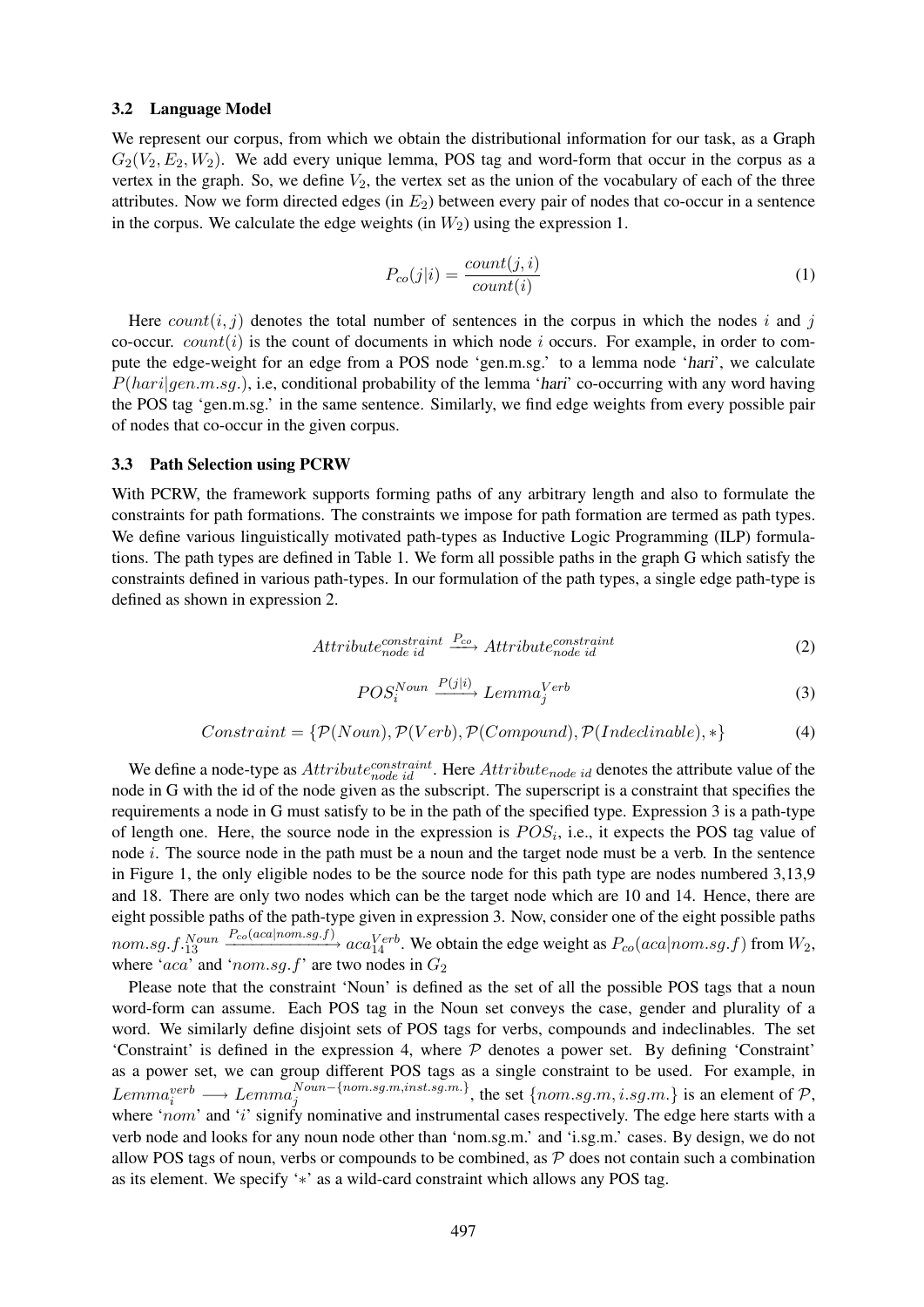| <b>Sl. No.</b>              | <b>Linguistic Proprety</b> | Path types                                                                     |  |  |
|-----------------------------|----------------------------|--------------------------------------------------------------------------------|--|--|
|                             | <b>General Relations</b>   | $Lemma_{i}^{*} \longrightarrow Lemma_{i}^{*}$                                  |  |  |
| $\mathcal{D}_{\mathcal{L}}$ |                            | $POS_{i}^{*} \longrightarrow POS_{i}^{*}$                                      |  |  |
| 3                           | Compounds                  | $p(Lemma_{i}^{compound}   Lemma_{i}^{compound})$                               |  |  |
| 4                           | Expectancy                 | $POS_i^{noun} \longrightarrow POS_i^{verb} \longrightarrow Lemma_k^{noun}$     |  |  |
| $\overline{\mathbf{5}}$     |                            | $Lemma_i^{noun} \longrightarrow Lemma_i^{verb} \longrightarrow Lemma_i^{noun}$ |  |  |
| 6                           | <b>Proximity Nouns</b>     | $Word_i^{noun} \longrightarrow Lemma_i^{noun}$ , where, $POS_i = POS_i$        |  |  |
|                             |                            | $Lemma_i^{noun} \longrightarrow Lemma_i^{noun}$ , where, $POS_i \ne POS_j$     |  |  |
| 8                           | Proximity Verbs            | $\overline{Lemma_i^{verb-\{absolute\}}}\longrightarrow Lemma_i^{absolute}}$    |  |  |
| 9                           |                            | $Lemma_i^{verb-\{gerund\}} \longrightarrow Lemma_i^{gerund}$                   |  |  |

Table 1: Path Types for path selection

Path-type starting from node  $i$  to node  $s$  is defined recursively as follows:

$$
PathType_{POS_{i}}^{Lemma_s}: POS_{i}^{Noun} \xrightarrow{P(j_1|i)} Lemma_{j_1}^{Verb} \xrightarrow{P(j_2|j_1)} Lemma_{j_2}^{Verb} \dots \xrightarrow{P(s|j_k)} Lemma_{s}^{Verb}
$$
\n
$$
(5)
$$

$$
P(PathType_{POS_{i}}^{Lemma_{s}}) = P(j_{1}|i) \cdot P(s|j_{k}) \prod_{l=2...k} P(j_{l}|j_{l-1}) \tag{6}
$$

In expressions 5 and 6,  $P(j|i)$  denotes  $P_{co}(Attribute_i |Attribute_i)$ . The value of the path from node i to node s is defined as the product of all the weights (from  $W_2$ ) of the edges in the path. The value so obtained can be thought as a random walk score, where a random walk traverses over graph  $G_2$  starting at node  $Attribute_i$  and terminating at  $Attribute_s$  with all other nodes in the path as intermediate nodes.

Table 1 defines various path types that we use in our system. Though only a sample of path types is shown, it is implied that path types of other attributes with a similar structure are also formed. In Table 1, we also mention the linguistic properties that motivated us to formulate the path types.

General Relations: The general relations use the '\*' constraint implying any node can form path of this type. Here we restrict ourselves to the path types which have same attribute types at both the ends of the path (edge). We also use Kneser-Ney smoothing (Kneser and Ney, 1995) for word-form to word-form co-occurrence and lemma to lemma co-occurrence values, though we do not do the same for POS to POS co-occurrence. Smoothing is not provided for POS to POS as we find that all the possible co-occurrences are already captured in the language model.

Compounds: We find bigram probabilities with various compound components since the compounds strictly follow a sequential order in their formation.

Expectancy of a verb: In Sanskrit, there always exists a modifier-modified relation between the words and the verb in the sentence, known as karaka roles or semantic roles. Expectancy plays a vital role in establishing these modifier-modified relations in a sentence. Every verb expects different semantic roles in its sentence usages, which are marked with different syntactic markers in Sanskrit. The path types 4 and 5 try to capture this notion. For example, consider the sentence ramah brahman aya gam dadati (Ram gives a cow to the Brahmin). Here the noun words *ramah* and *brahmanaya* are in different POS tags serving the roles of subject and beneficiary. Though we do not need to know the exact roles, but with the path *rama ¯* −→*dadati ¯* −→*brahman ¯ . aya ¯* , we attempt to capture the probability of both the words to co-occur with the verb (both the noun words need not co-occur in the same sentence in the corpus. Refer expression 6), while both being in different POS tags. The path can be an approximation for expectancy.

Proximity - Kulkarni et al. (2015) defined Proximity in Sanskrit as 'the representation of word meanings without any intervention'. But in Sanskrit poetry, this may not be strictly followed as the poet needs to maintain the meter of the verses. Kulkarni et al. (2015) conclude that there is a violation of proximity in case of visesana-visesya, i.e., the modifier-modified relation between two nouns, both in case of prose as well as poetry In such situations, morphological markers are one of the ways to identify related words. Paths  $6 - 9$  attempt to capture this notion. In path 6, we find the co-occurrence probabilities of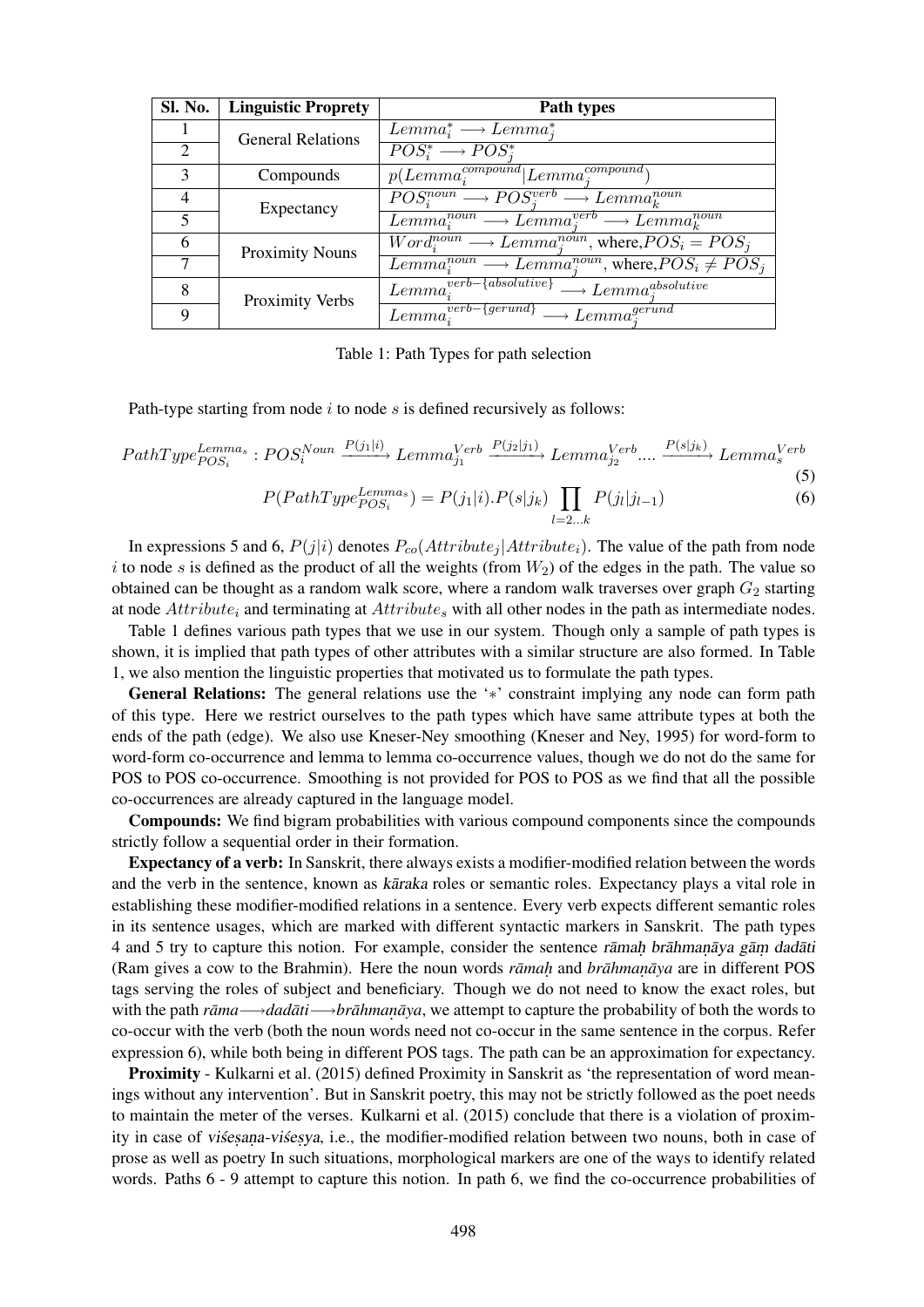two nodes when both appear in the same POS. Path 6 tries to capture the relation of visesana-visesya between two nouns. Path 7 exactly finds the inverse where we find the co-occurrence probabilities of two nodes when they are not in the same POS. Path 8 is different from Expectancy path-types as there is no verb in between the nodes.

### 3.4 Query Expansion with PCRW

In graph  $G$ , we form paths of all possible types starting from query node and terminating at any candidate node. No two nodes in a path should be conflicting with each other. For Path types 1, 2 (General relations) and 6 in Table 1, we perform random walks with restarts over graph  $G$  to capture the structural properties of the graph. All the three paths are of length 1, i.e. they are edges. Here we relax the criteria for path formation and we form edges with all the possible node pairs in  $G$  other than the conflicting nodes. The edge weights are obtained again from  $W_2$ . With other path-types, we do not perform random walks over G, but as mentioned the path scores can be seen as random walk traversal over the graph  $G_2$ . This effectively helps us to leverage the structural properties of the content graph structure G and the graph  $G_2$ , which ideally represents the distributional properties in the language (corpus). We then do a weighted sum of scores from all the paths and the winner node is selected from the combined scores. We eliminate the conflicting nodes with winner nodes and then use the extended context to select the subsequent winner. We choose the initial query node by identifying the longest candidate from the set of candidates. The heuristic is inspired by the maximum matching approach used by Chen and Liu (1992). In case of a tie, we select the candidate with the minimum number of conflicts.

### 3.5 Supervised Parameter Estimation for Path-Types

Every path type can be considered as a feature and the random walk score at each instance for a pair of (query, source) node is a feature-value. We need to estimate the relative importance of each path type. Our input is a pair of words, the source word and target words. We generate all possible positive instances and down-sample the negative training instances from a training set of 5000 sentences. The label to each instance is a +1 or 0 depending on whether or not the pair of words co-occur in a sentence in the corpus. We use logistic regression with L-BFGS (Andrew and Gao, 2007) optimisation procedure to handle over-fitting. We follow the same optimisation procedure as followed in Lao and Cohen (2010). The authors argue that this approach is superior to the alternative one-weight-per-edge-label approach.

# 4 Experiments

### 4.1 Comparison with the Existing Approaches

We compare our system's performance with the existing approaches for sandhi splitting by presenting the results of our system on a data-set of 2148 strings, henceforth to be referred to as 'Test 2148', which was used by Natarajan and Charniak (2011) in their work. Table 2 presents the results from 4 different systems. OT2 and OT3 are the best performing variants from Mittal (2010) based on recall and precision respectively. NC4 is the best performing version of the algorithm proposed by Natarajan and Charniak (2011). It is a supervised Bayesian word segmentation approach which employs Gibbs sampling to sample from the posterior distribution of a training set of 25000 split strings. We tested our system on the test data with our pre-trained model and we do not use the training data used in Natarajan and Charniak (2011). Precision is the proportion of correct predictions amongst all the predictions made by the systems. Recall is the proportion of correct predictions which matched with the ground truth to the total number of segments in the ground truth.

Since the dataset does not provide any compound component information, we join the compound components from the prediction by applying the sandhi rules in order to obtain the compound before the evaluation. Our approach provides an overall improvement of 28.81% in F-score from the previously best performing system (NC4). A total of 1784 of 2148 (83.05%) were segmented with an F-score of one.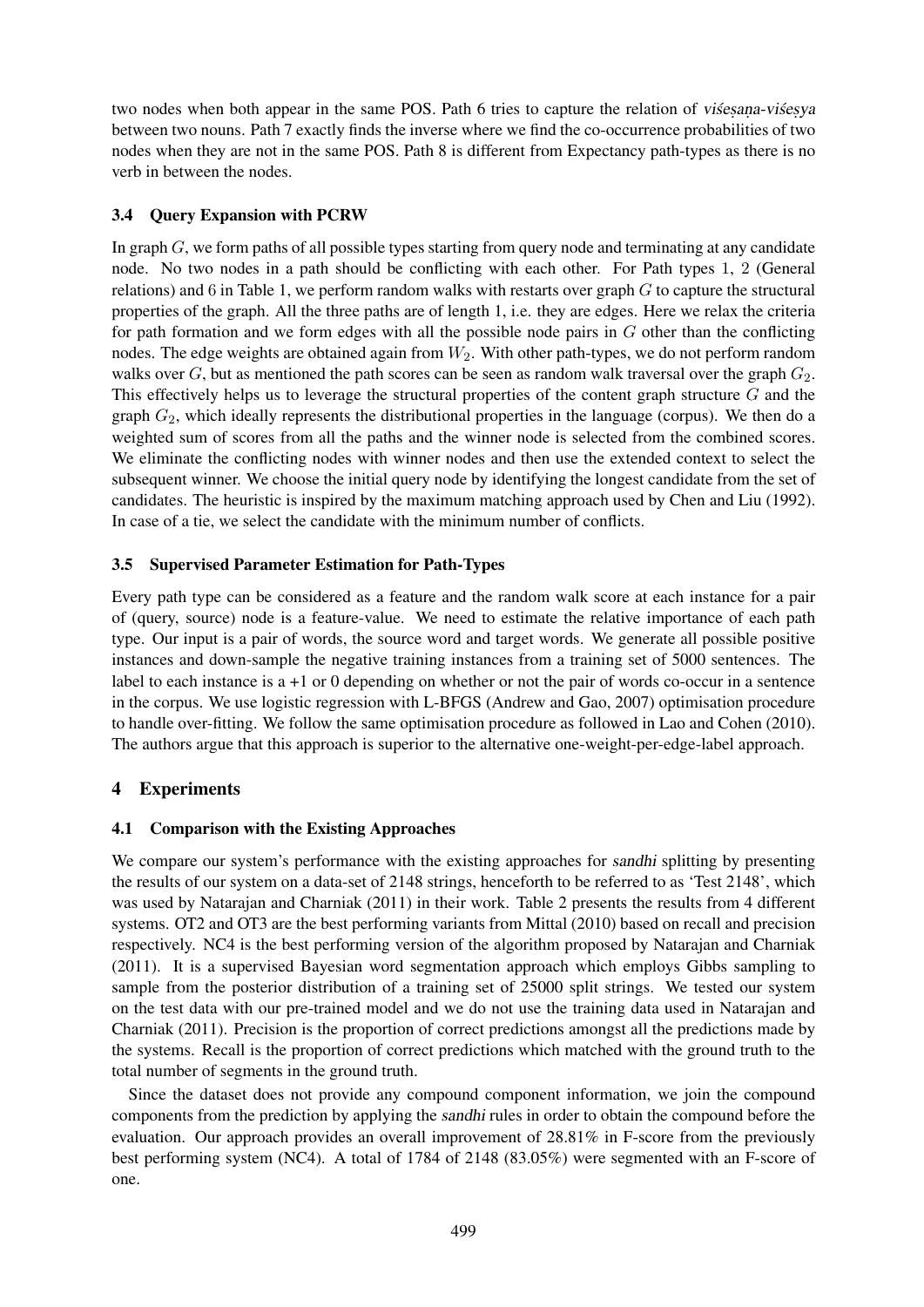|        | <b>Test 2148</b> |   |                                |  |  |
|--------|------------------|---|--------------------------------|--|--|
| System | P                | R | F                              |  |  |
| S      |                  |   | $\overline{92.38}$ 88.91 90.61 |  |  |
| NC4    |                  |   | 76.21 64.84 70.07              |  |  |
| OT2    |                  |   | 63.96 68.74 66.26              |  |  |
| OT3    |                  |   | 70.52 66.61 68.51              |  |  |

|                | DCS 90K |              |                                                                                      | <b>Held-out Dataset</b> |    |   |
|----------------|---------|--------------|--------------------------------------------------------------------------------------|-------------------------|----|---|
| System         | P       | $\mathsf{R}$ | F                                                                                    | P                       | R. | F |
| B <sub>1</sub> |         |              | 37.02 50.81 42.83 36.89 50.74 42.72                                                  |                         |    |   |
| B <sub>2</sub> |         |              | 42.25 58.62 49.115 42.04 58.45 48.91                                                 |                         |    |   |
| B <sub>3</sub> |         |              | $\left  65.13 \right  76.78$ 70.48 $\left  65.07 \right  76.70 \left  70.41 \right $ |                         |    |   |
| S              |         |              | 74.11 84.92 79.15 73.28 82.73 77.72                                                  |                         |    |   |

system, S with the state of the art, NC4 (Natarajan system, S with the competing baselines B1, B2 and and Charniak, 2011), OT2 and OT3 (Mittal, 2010). B3 over 100,000 sentences from DCS

Table 2: Performance evaluation of our proposed Table 3: Performance evaluation of our proposed

### 4.2 Dataset

We use the Digital Corpus of Sanskrit (DCS), to build the language models and train our model. The corpus is a digitised collection of ancient works written in both prose and poetry styles with more than 430,000 segmented sentences with 66,000 unique lemmas. The corpus is a rich resource for the task as it contains over 3.2 million segmented tokens which are tagged with lemma and morphological information through expert supervision. We find only about 4067 Out Of Vocabulary (OOV) lemmas in the candidate space for which there was no co-occurrence evidence.

### 4.3 Baselines

In Section 4.1 we showed the effectiveness of our model over the existing approaches. The systems described in Section 4.1, however, do not handle the context of an entire sentence. Additionally, the systems do not consider the morphological information in their training phases, and hence it will be unfair to use those systems for further analysis. We propose the following methods as our baselines. In all the systems we use the morphological analyser output as the input to predict the correct segmentation. Longest Word selection (B1) - Inspired by the maximum matching approach from Chen and Liu (1992), we iteratively select the longest word available from the given set of possible segmentations. At each step of the iteration, we eliminate the candidates conflicting with the current winner. This method does not use any morphological information as such.

Greedy candidate selection approach (B2) - Here we consider the morphological analyser output to be a tree, and we perform a greedy selection that maximises the overall likelihood of the selection. In this approach, we combine the co-occurrence probabilities mentioned in paths 1,2 and 6 in Table 1.

Unsupervised RWR - General Relations (B3) - In this approach, we form the graph G for the sentence, similar to as mentioned in Section 3. However, we only use path-types 1,2 and 6 of Table 1. We perform Random Walks with Restarts (RWR) over the graph G and then average the scores from different random walk runs to obtain a winner node.

Supervised PCRW (S) - This is our proposed system, as defined in Section 3.

### 4.4 Results

We consider 100,000 sentences of varying length (not used for training in Section 3.5) from the DCS corpus. From the 100,000 sentences, 90,000 of the sentences, henceforth to be referred to as "DCS 90K", were used for calculating the co-occurrence values and we keep the remaining 10,000 sentences as held-out data which was not used at any point in our framework. Figure 3b shows the box plot for the number of sentences based on the frequency distribution of lemmas in ground truth against the count of possible candidates as given by the Sanskrit Heritage Reader for all the 100,000 files. From the plot, it is evident that the count of candidates increases manifold with the increase in lemmas. We eliminate all the sentences with exactly one lemma from the dataset which amounts to less than 1% of the total dataset. Table 3 compares the performance of each of the system in terms of precision, recall and F-Score. Our final system S performs the best with an increase of 13.79% and 10.60% in precision and recall respectively from our strong baseline B3 for the DCS 90K dataset. For the held-out dataset, the results remain more or less consistent with those obtained over DCS 90K for all the systems. Our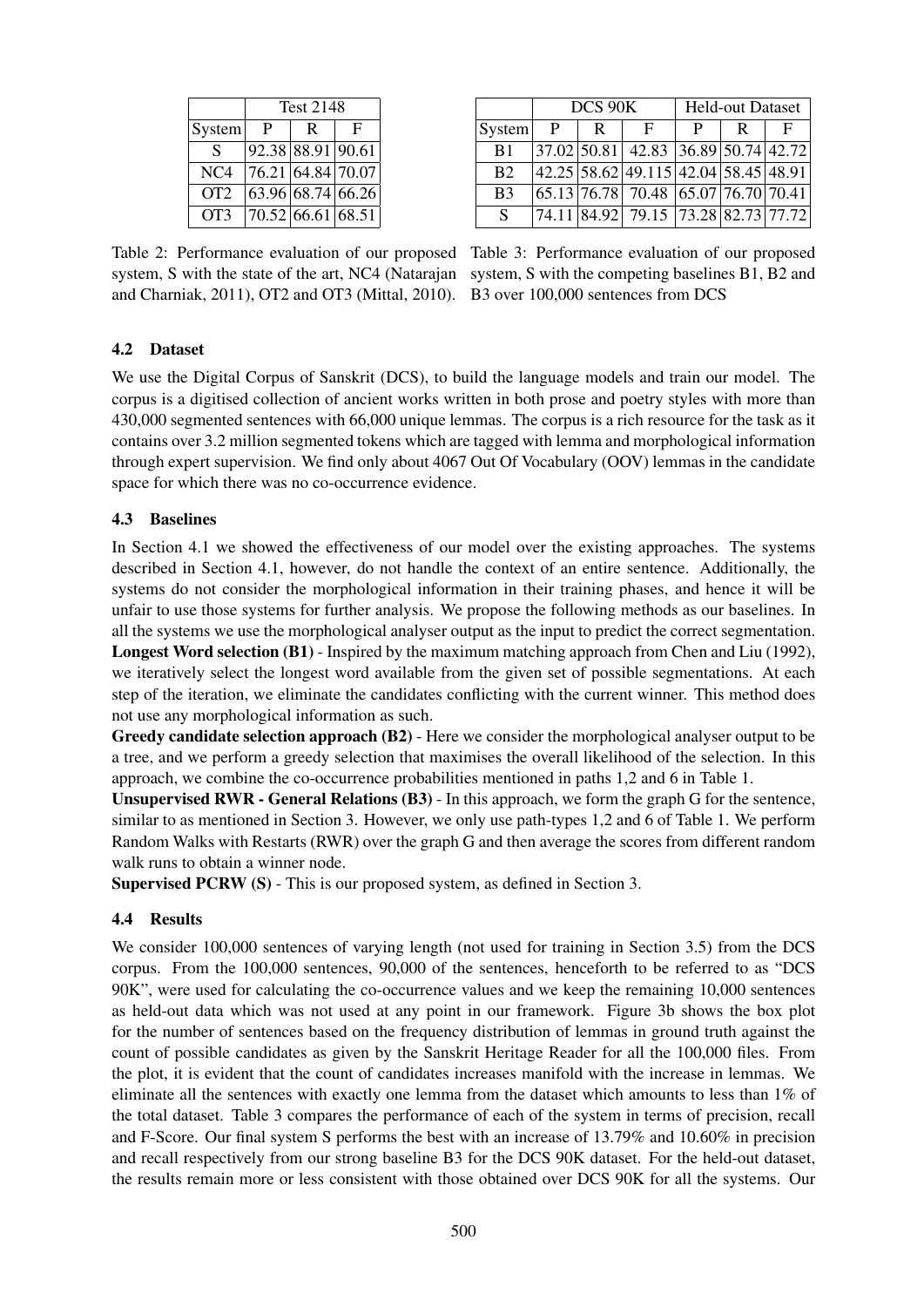

Figure 3: Analysis of systems based on frequency distribution of ground truth (GT) lemmas

system S has an F-Score of 76.58% which is slightly less than the F-score attained on the original dataset, which was 79.15%. Our system could predict all the correct segmentations for as many as 38.64% of the sentences against the 19.57% fully correct predictions of B3.

Variation in Recall based on length of lemmas - The line graphs in the Figure 3a illustrate the recall of each system over the frequency distribution on the 'DCS 90K' based on the number of lemmas per sentence in the ground truth. The x-axis represents the count of lemmas in a sentence, and the y-axis represents average recall. The bar chart represents the proportion of sentences with respect to the count of lemmas in ground truth. The average length of sentences in our dataset is 6.87. It can be observed that our system works better for the sentences of all the lengths.

### 5 Discussion

A close inspection of the Tables 2 and 3, reveals that for all the systems, precision is higher than recall for the first dataset, and vice-versa in the DCS. On our manual inspection of the dataset, it is found that the DCS being manually tagged, relies on the context to decide whether to decompose a compound into its components. For example the word '*dasaratha'* is a compound word, so is *krsnārjunanakulasahadevāh*. In DCS, *'dasaratha'* being an exo-centric compound, it will not be decomposed into its components. But 'krsnārjunanakulasahadevāḥ' is a copulative compound containing names of four different people. DCS decomposes the compound into its components. But, our morphological analyzer decomposes all the compounds into its components as it only considers the syntactic conditions. Unlike the case with first dataset, DCS does not contain segmented word-forms but only segmented lemmas. Hence joining of components is sometimes not possible as grammar cases for the nouns is not available in the system to perform *sandhi*. Due to this issue we find that multiple components which are predicted are treated as separate lemmas. This results in lower precision for the system, especially when 75% of the vocabulary in DCS consists of compounds.

Another intriguing challenge is with the case of compounds where it can be split with different interpretations such that, two possible segmentations result into being the exact negation of each other. Even from the semantic context, it will be difficult to consider whether the negation is required or not. There are a considerable number of sentences in which such issues occur. For example, the string *kurvannāpnoti kilbisam* may be decomposed in two different ways '*kurvan āpnoti kilbisam*' (While doing, you will accumulate sin) and '*kurvan na āpnoti kilbisam*' (While doing, you will not accumulate any sin) Both of them have completely opposite meanings.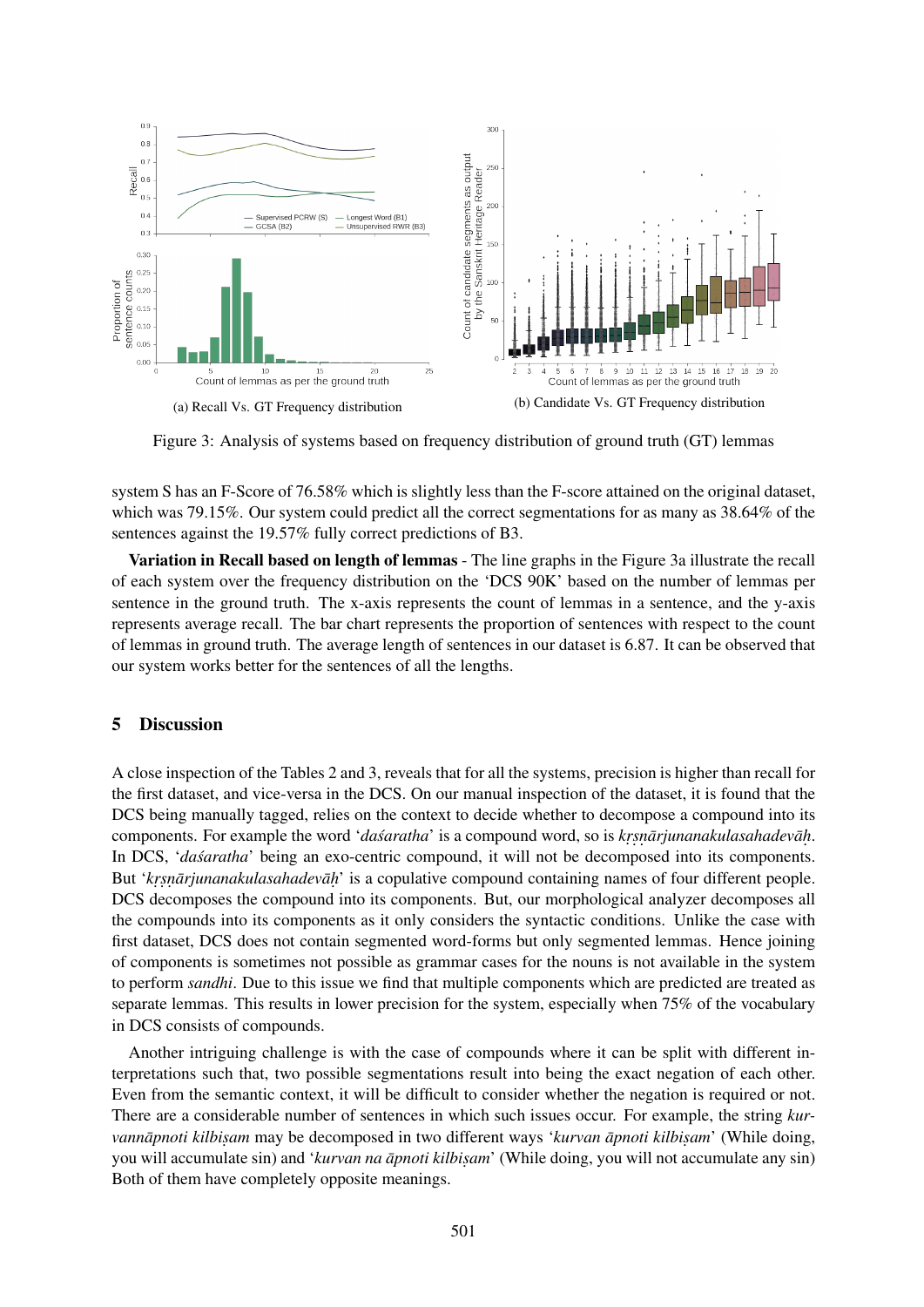# 6 Related Work

During the last couple of decades, computational analysis of Sanskrit and its grammar has gained considerable attention from the computational linguistics community. Hyman (2008) observes that the Pāṇinian *sūtras* for external *sandhi* can be modeled using a finite state grammar. Huet (2009) developed a tool for segmentation in Sanskrit by building an efficient Finite State Automata (FSA). With efforts from Huet, an automated analyser for exhaustive syntactically valid analysis of a Sanskrit sentence, called as the 'Sanskrit Heritage Reader' is available (Goyal et al., 2012; Goyal and Huet, 2013). However, the system provides all the possible syntactically valid segmentation and it requires human assistance to choose the relevant segmentations so as to form the semantically correct sentence. We use the 'Sanskrit Heritage Reader' in our pipeline to obtain the set of all possible segmentations.

Mittal (2010) has proposed an approach for automated Sanskrit segmentations by relying on the maximum a posteriori estimate from all possible sandhi splits for a given string. Natarajan and Charniak (2011) has proposed 'S3 - Statistical Sandhi Splitter', a Bayesian word segmentation approach which can handle *sandhi* formations. Hellwig (2015) proposed a neural network based approach that jointly solves the problem of compound splitting and sandhi resolution. Mochihashi et al. (2009), Johnson et al. (2006) developed non-parametric Bayesian approaches which have been applied on word segmentation tasks. The work uses a Dirichlet process model inspired from the model of Goldwater et al. (2006). Kuncham et al. (2015) have developed a language independent sandhi splitter for agglutinative languages using a strucutred prediction approach.

Word Segmentation challenges for in languages like Arabic, Japanese, Korean and Chinese are extensively studied. Though, in theses languages, identifying the proper word boundary is a challenge, none of these have to deal with the 'Sandhi' as such. In Chinese word segmentation, Xue (2003) presented a character tagging approach. Wang et al. (2014) proposed a method based on dual decomposition (Rush et al., 2010) to combine word-based and character based approaches in an efficient framework. Yao and Huang (2016) proposed a bi-directional RNN with long short-term memory (LSTM) units which makes use of character embeddings. In our approach, we use the PCRW framework proposed by Lao and Cohen (2010). Gao et al. (2013) tackled the problem of query expansion using PCRW for web-log queries. PCRW has been widely used in heterogeneous information networks. The framework has been effectively put to use in Never Ending Language Learning (NELL) (Mitchell et al., 2015; Lao et al., 2011).

# 7 Conclusion

In this paper we presented an approach to Sanskrit word segmentation using supervised PCRW. We treated the problem as a query expansion problem. In our approach, the input sentence is treated as a graph. The candidate segments form the nodes and there exists an edge between every pair of nodes except the conflicting ones. In Sanskrit, since there is no guarantee of proximity to be maintained between words, we presume that treating the input as a sequence as followed in models like linear-chain Conditional Random Fields (CRF) and Hidden Markov Models might be a serious limitation for the task. Also, with the rich feature space that we employ, inference in CRF Models might be a bottleneck for the model's performance (Doppa et al., 2014). We find that the inclusion of morphological information by means of linguistically motivated ILP path-types greatly increases the performance of the system as much as by 12.30% in F-Score. Our system also outperforms the existing best approach by 28.82% in F-Score. We also showed the effectiveness of our system in a dataset with a collection of both prose and poetry. Our approach is scalable and can be applied to larger datasets as well.

# Acknowledgements

The authors would like to thank the anonymous reviewers for their valuable comments and suggestions to improve the quality of the paper. The authors are grateful to Dr. Oliver Hellwig for providing the DCS Corpus and Dr. Gérard Huet for providing the Sanskrit Heritage Engine, to be installed at local systems, and helping with other queries related to Sanskrit Heritage Reader. They are also grateful to Mr. Unnikrishnan T A for his suggestions on the implementation of the framework.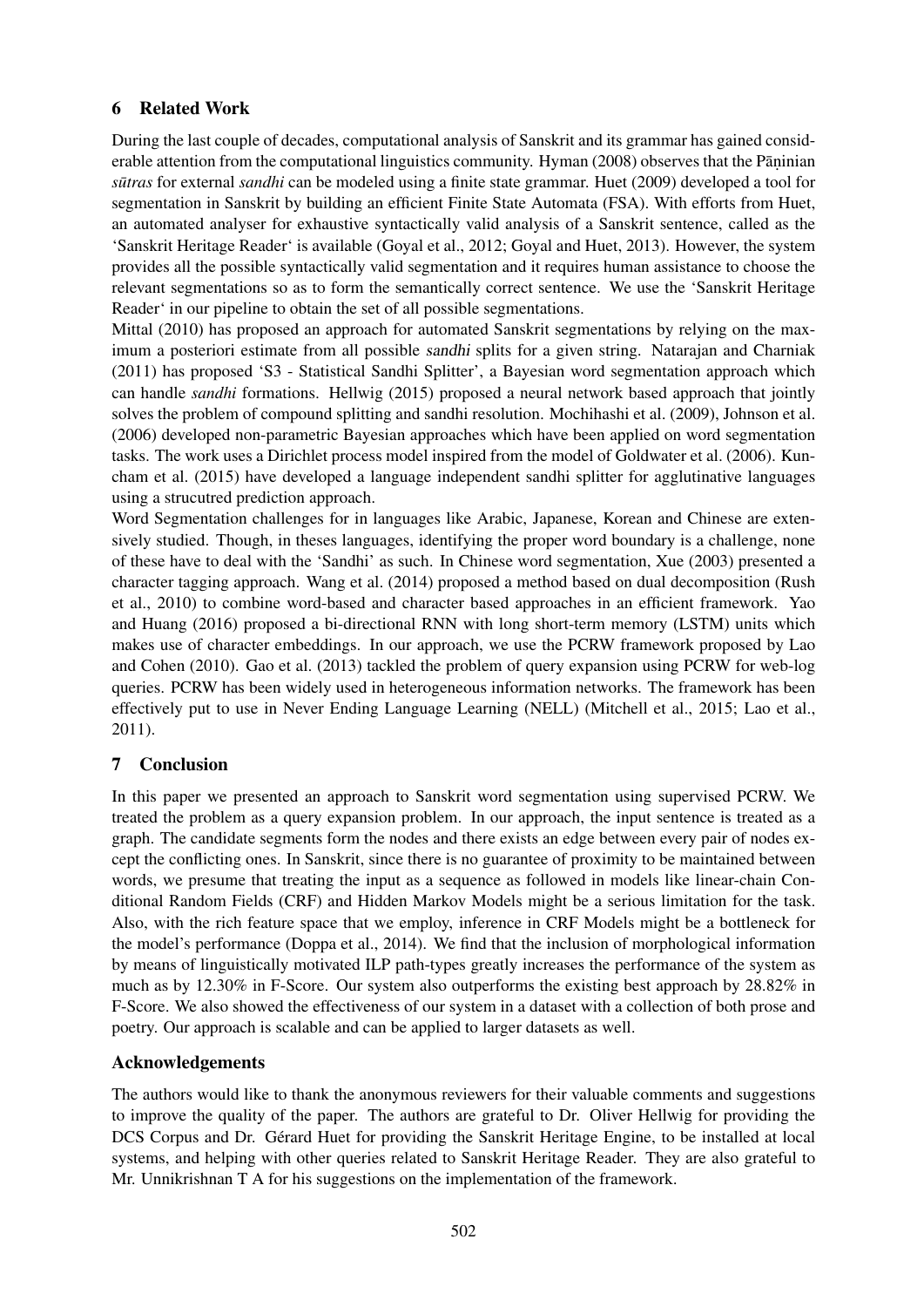#### References

- Galen Andrew and Jianfeng Gao. 2007. Scalable training of l 1-regularized log-linear models. In *Proceedings of the 24th international conference on Machine learning*, pages 33–40. ACM.
- Keh-Jiann Chen and Shing-Huan Liu. 1992. Word identification for mandarin chinese sentences. In *Proceedings of the 14th conference on Computational linguistics-Volume 1*, pages 101–107. Association for Computational Linguistics.
- Janardhan Rao Doppa, Alan Fern, and Prasad Tadepalli. 2014. Structured prediction via output space search. *Journal of Machine Learning Research*, 15:1317–1350.
- Jianfeng Gao, Gu Xu, and Jinxi Xu. 2013. Query expansion using path-constrained random walks. In *Proceedings of the 36th international ACM SIGIR conference on Research and development in information retrieval*, pages 563–572. ACM.
- Sharon Goldwater, Thomas L Griffiths, and Mark Johnson. 2006. Contextual dependencies in unsupervised word segmentation. In *Proceedings of the 21st International Conference on Computational Linguistics and the 44th annual meeting of the Association for Computational Linguistics*, pages 673–680. Association for Computational Linguistics.
- Pawan Goyal and Gérard Huet. 2013. Completeness analysis of a sanskrit reader. In *Proceedings, 5th International Symposium on Sanskrit Computational Linguistics. DK Printworld (P) Ltd*, pages 130–171.
- Pawan Goyal, Gérard P Huet, Amba P Kulkarni, Peter M Scharf, and Ralph Bunker. 2012. A distributed platform for sanskrit processing. In *COLING*, pages 1011–1028.
- Oliver Hellwig. 2009. Sanskrittagger: A stochastic lexical and POS tagger for sanskrit. In *Sanskrit Computational Linguistics*, pages 266–277. Springer.
- Oliver Hellwig. 2015. Using recurrent neural networks for joint compound splitting and sandhi resolution in sanskrit. In *4th Biennial Workshop on Less-Resourced Languages*.
- Gérard Huet and Pawan Goyal. 2013. Design of a lean interface for Sanskrit corpus annotation. In *Proceedings of ICON 2013, the 10th International Conference on NLP*, pages 177–186.
- Gérard Huet. 2009. Sanskrit Segmentation, South Asian Languages Analysis Roundtable xxviii, Denton, Texas. South Asian Languages Analysis Roundtable XXVIII.
- Malcolm D. Hyman. 2008. From Paninian Sandhi to Finite State Calculus. In *Sanskrit Computational Linguistics*, pages 253–265.
- Mark Johnson, Thomas L Griffiths, and Sharon Goldwater. 2006. Adaptor grammars: A framework for specifying compositional nonparametric bayesian models. In *Advances in neural information processing systems*, pages 641–648.
- Reinhard Kneser and Hermann Ney. 1995. Improved backing-off for m-gram language modeling. In *Acoustics, Speech, and Signal Processing, 1995. ICASSP-95., 1995 International Conference on*, volume 1, pages 181– 184. IEEE.
- Amba Kulkarni, Preethi shukla, Pavankumar Satuluri, and Devanand Shukla. 2015. *How Free is free Word Order in Sanskrit*. The Sanskrit Library, USA.
- Prathyusha Kuncham, Kovida Nelakuditi, Sneha Nallani, and Radhika Mamidi. 2015. Statistical sandhi splitter for agglutinative languages. In *International Conference on Intelligent Text Processing and Computational Linguistics*, pages 164–172. Springer.
- Ni Lao and William W Cohen. 2010. Relational retrieval using a combination of path-constrained random walks. *Machine learning*, 81(1):53–67.
- Ni Lao, Tom Mitchell, and William W. Cohen. 2011. Random walk inference and learning in a large scale knowledge base. In *Proceedings of the 2011 Conference on Empirical Methods in Natural Language Processing*, pages 529–539, Edinburgh, Scotland, UK., July. Association for Computational Linguistics.
- T. Mitchell, W. Cohen, E. Hruschka, P. Talukdar, J. Betteridge, A. Carlson, B. Dalvi, M. Gardner, B. Kisiel, J. Krishnamurthy, N. Lao, K. Mazaitis, T. Mohamed, N. Nakashole, E. Platanios, A. Ritter, M. Samadi, B. Settles, R. Wang, D. Wijaya, A. Gupta, X. Chen, A. Saparov, M. Greaves, and J. Welling. 2015. Never-ending learning. In *Proceedings of the Twenty-Ninth AAAI Conference on Artificial Intelligence (AAAI-15)*.